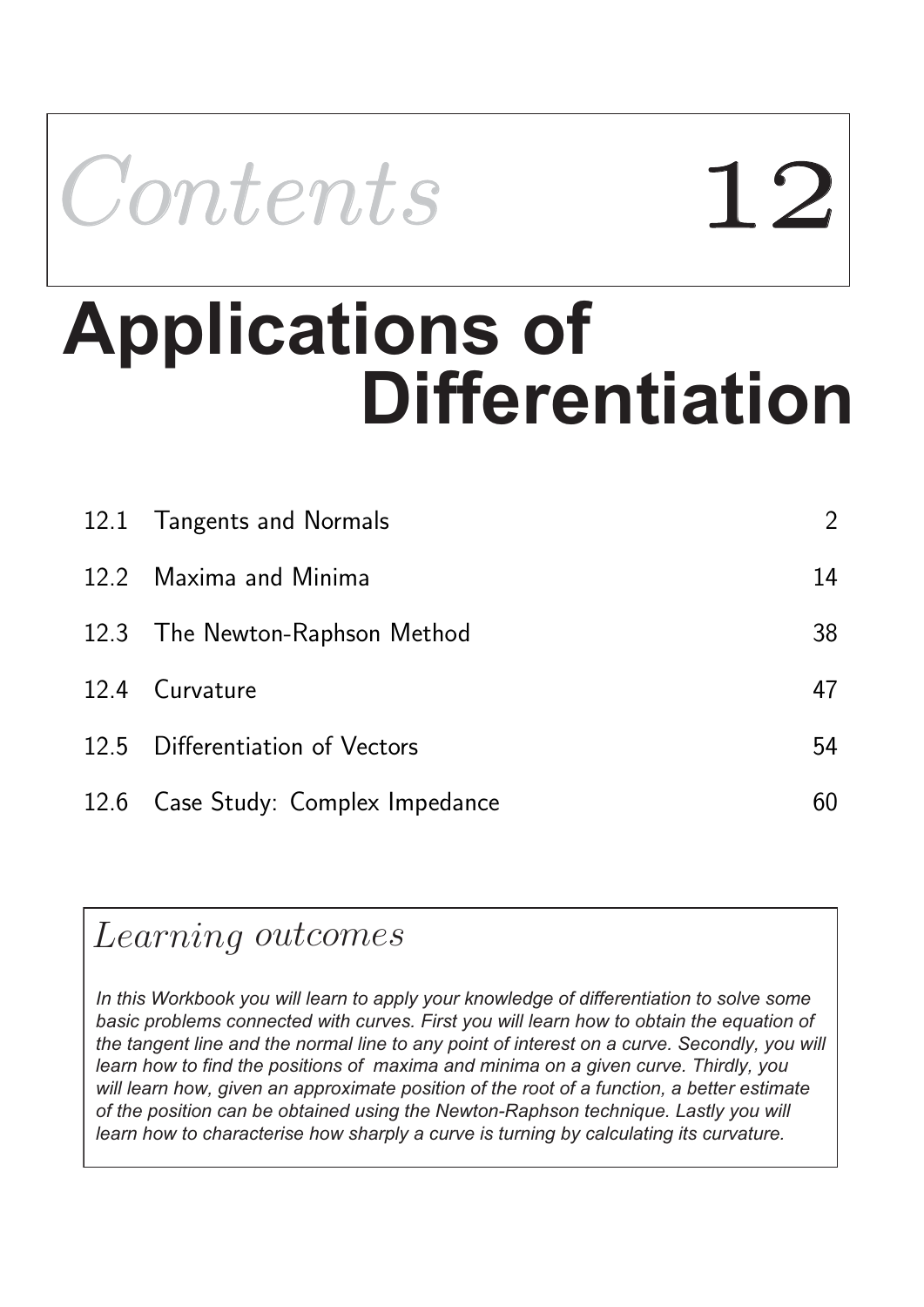#### **Tangents and Normals**  $\sqrt{2}$ ✒ **12.1**✑ ✏



In this Section we see how the equations of the tangent line and the normal line at a particular point on the curve  $y = f(x)$  can be obtained. The equations of tangent and normal lines are often written as

 $y = mx + c$ ,  $y = nx + d$ 

respectively. We shall show that the product of their gradients m and n is such that  $mn$  is  $-1$  which is the condition for perpendicularity.

|                                                                 | • be able to differentiate standard functions                    |
|-----------------------------------------------------------------|------------------------------------------------------------------|
| Prerequisites                                                   | • understand the geometrical interpretation of<br>a derivative   |
| Before starting this Section you should                         | • know the trigonometric expansions of<br>$sin(A+B), cos(A+B)$   |
|                                                                 | • obtain the condition that two given lines are<br>perpendicular |
| <b>Learning Outcomes</b><br>On completion you should be able to | • obtain the equation of the tangent line to a<br>curve          |
|                                                                 | • obtain the equation of the normal line to a<br>curve           |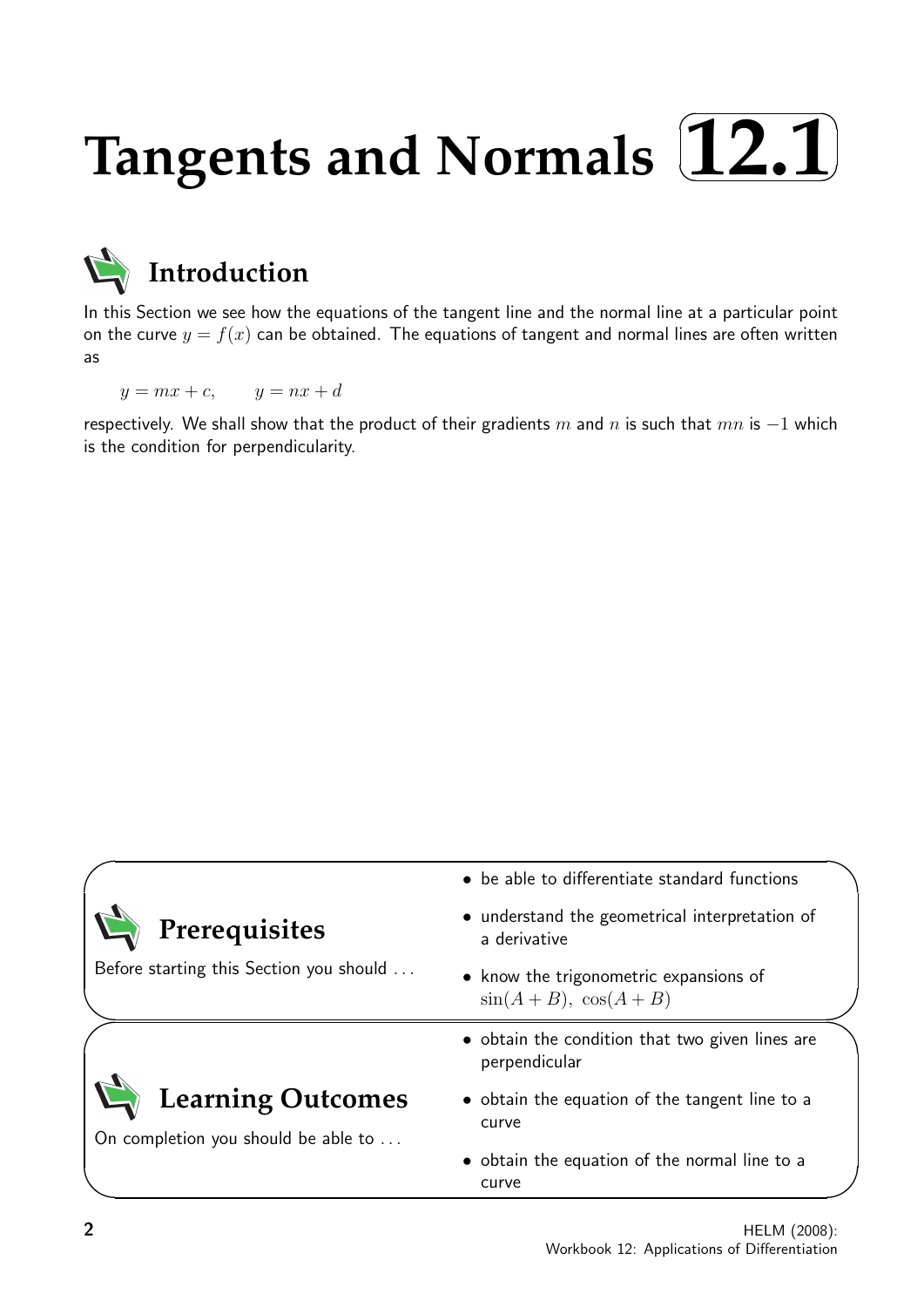

## **1. Perpendicular lines**

One form for the equation of a straight line is

 $y = mx + c$ 

where  $m$  and  $c$  are constants. We remember that  $m$  is the gradient of the line and its value is the tangent of the angle  $\theta$  that the line makes with the positive x-axis. The constant c is the value obtained where the line intersects the  $y$ -axis. See Figure 1:



Figure 1

If we have a second line, with equation

$$
y = nx + d
$$

then, unless  $m = n$ , the two lines will intersect at one point. These are drawn together in Figure 2. The second line makes an angle  $\psi$  with the positive x-axis.



Figure 2

A simple question to ask is "what is the relation between  $m$  and  $n$  if the lines are perpendicular?" If the lines are perpendicular, as shown in Figure 3, the angles  $\theta$  and  $\psi$  must satisfy the relation:

$$
\psi-\theta=90^\circ
$$



Figure 3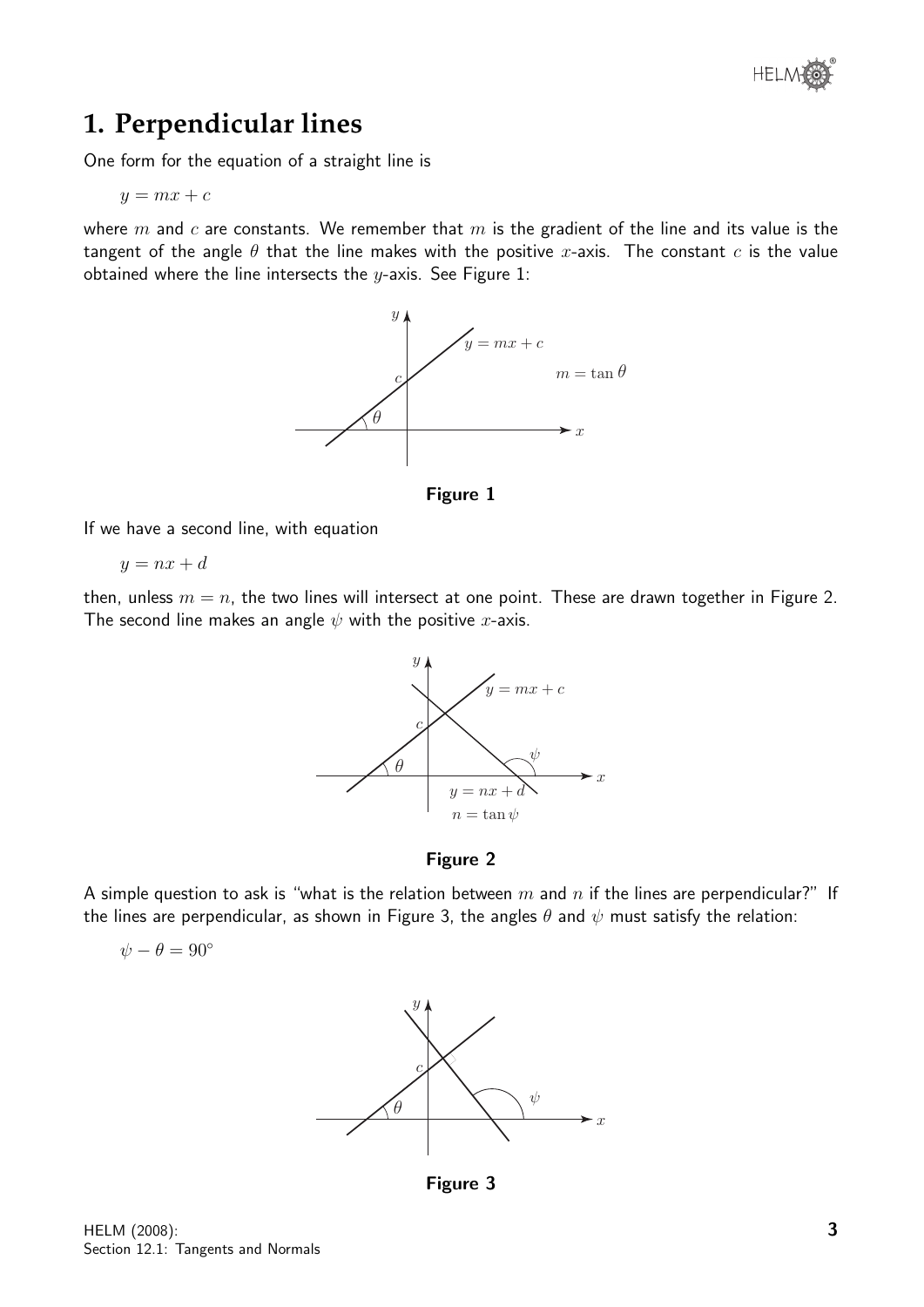This is true since the angles in a triangle add up to  $180^\circ$ . According to the figure the three angles are  $90^\circ$ ,  $\theta$  and  $180^\circ - \psi$ . Therefore

 $180^\circ = 90^\circ + \theta + (180^\circ - \psi)$  implying  $\psi - \theta = 90^\circ$ 

In this special case that the lines are perpendicular or **normal** to each other the relation between the gradients  $m$  and  $n$  is easily obtained. In this deduction we use the following basic trigonometric relations and identities:

$$
\sin(A - B) \equiv \sin A \cos B - \cos A \sin B \qquad \cos(A - B) \equiv \cos A \cos B + \sin A \sin B
$$

$$
\tan A \equiv \frac{\sin A}{\cos A} \qquad \sin 90^\circ = 1 \qquad \cos 90^\circ = 0
$$

Now

$$
m = \tan \theta
$$
  
=  $\tan(\psi - 90^{\circ})$  (see Figure 3)  
=  $\frac{\sin(\psi - 90^{\circ})}{\cos(\psi - 90^{\circ})}$   
=  $\frac{-\cos \psi}{\sin \psi} = -\frac{1}{\tan \psi} = -\frac{1}{n}$   
So  $mn = -1$ 



Two straight lines  $y = mx + c$ ,  $y = nx + d$  are perpendicular if

$$
m=-\frac{1}{n} \qquad \text{or equivalently} \qquad mn=-1
$$

This result assumes that neither of the lines are parallel to the x-axis or to the y-axis, as in such cases one gradient will be zero and the other infinite.

#### **Exercise**

Which of the following pairs of lines are perpendicular?

- (a)  $y = -x + 1$ ,  $y = x + 1$
- (b)  $y + x 1 = 0$ ,  $y + x 2 = 0$
- (c)  $2y = 8x + 3$ ,  $y = -0.25x 1$

#### Answer

(a) perpendicular (b) not perpendicular (c) perpendicular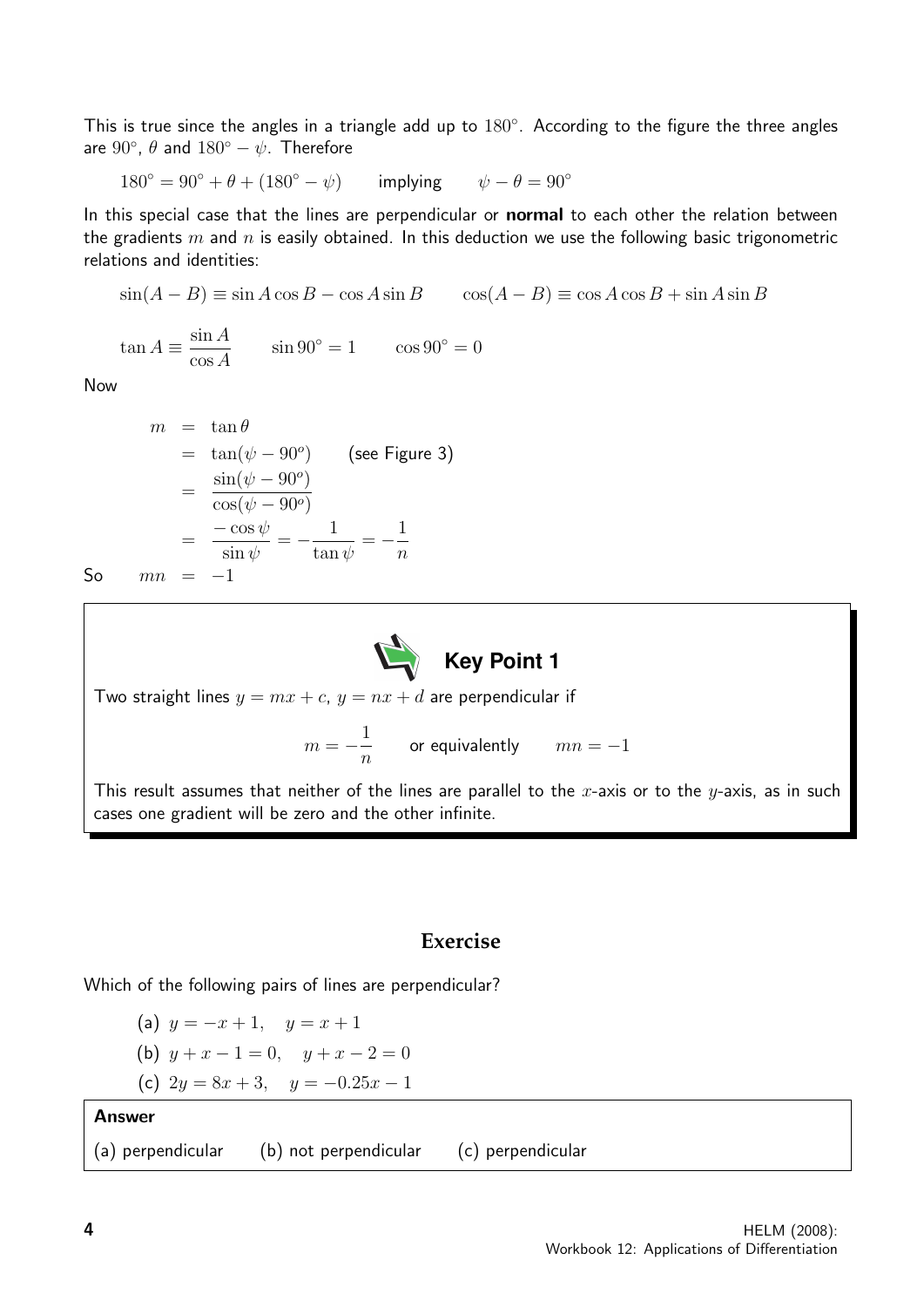

## **2. Tangents and normals to a curve**

As we know, the relationship between an independent variable  $x$  and a dependent variable  $y$  is denoted by

$$
y = f(x)
$$

As we also know, the geometrical interpretation of this relation takes the form of a curve in an  $xy$ plane as illustrated in Figure 4.





We know how to calculate a value of y given a value of x. We can either do this graphically (which is inaccurate) or else use the function itself. So, at an x value of  $x_0$  the corresponding y value is  $y_0$ where

$$
y_0 = f(x_0)
$$

Let us examine the curve in the neighbourhood of the point  $(x_0, y_0)$ . There are two important constructions of interest

- the tangent line at  $(x_0, y_0)$
- the normal line at  $(x_0, y_0)$

These are shown in Figure 5.



Figure 5

We note the geometrically obvious fact: the tangent and normal lines at any given point on a curve are perpendicular to each other.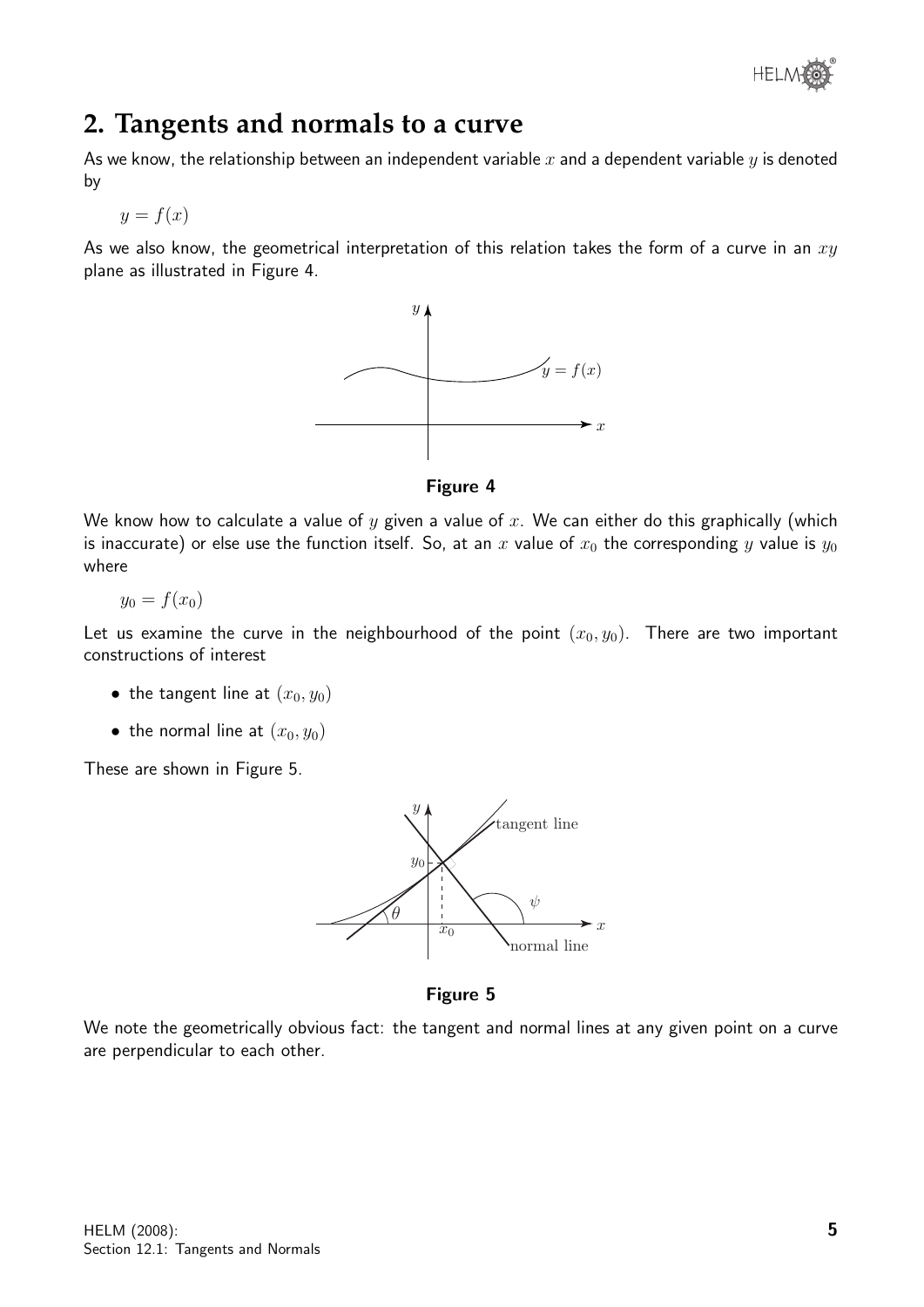

The curve  $y = x^2$  is drawn below. On this graph draw the tangent line and the normal line at the point  $(x_0 = 1, y_0 = 1)$ :



From your graph, estimate the values of  $\theta$  and  $\psi$  in degrees. (You will need a protractor.)

| <b>Your solution</b>          |                              |  |  |  |  |
|-------------------------------|------------------------------|--|--|--|--|
| $\theta \simeq$               | $\psi \simeq$                |  |  |  |  |
|                               |                              |  |  |  |  |
| <b>Answer</b>                 |                              |  |  |  |  |
| $\theta \approx 63.4^{\circ}$ | $\psi \approx 153.4^{\circ}$ |  |  |  |  |

Returning to the curve  $y = f(x)$ : we know, from the geometrical interpretation of the derivative that

$$
\left. \frac{df}{dx} \right|_{x_0} = \tan \theta
$$

(the notation  $\frac{df}{dt}$  $dx$  $\Bigg|_{x_0}$ means evaluate  $\frac{df}{dt}$  $\frac{dy}{dx}$  at the value  $x = x_0$ )

Here  $\theta$  is the angle the tangent line to the curve  $y = f(x)$  makes with the positive x-axis. This is highlighted in Figure 6:



Figure 6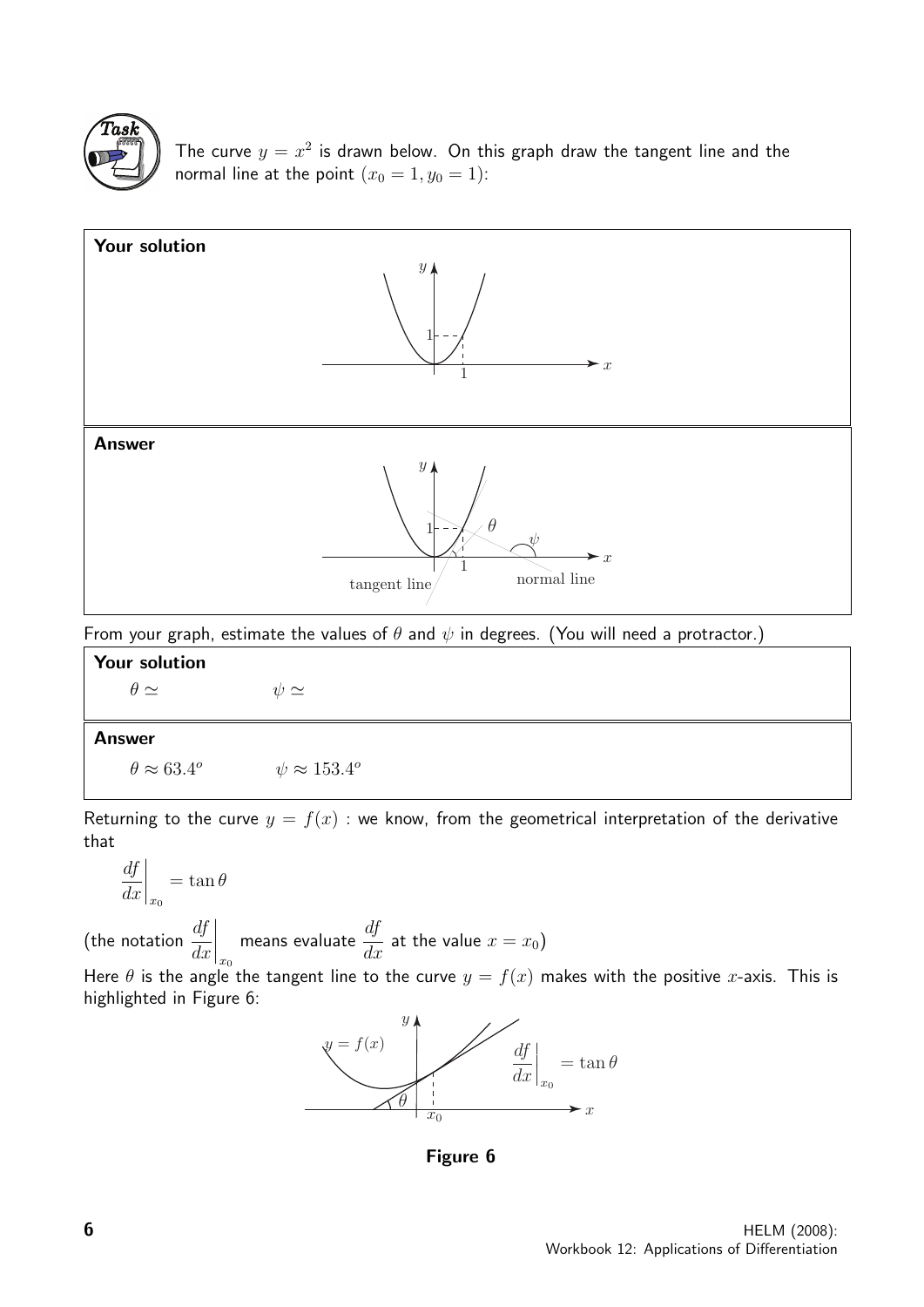

## **3. The tangent line to a curve**

Let the equation of the tangent line to the curve  $y = f(x)$  at the point  $(x_0, y_0)$  be:

 $y = mx + c$ 

where m and c are constants to be found. The line just touches the curve  $y = f(x)$  at the point  $(x_0, y_0)$  so, at this point both must have the **same value** for the derivative. That is:

$$
m = \frac{df}{dx}\bigg|_{x_0}
$$

Since we know (in any particular case)  $f(x)$  and the value  $x_0$  we can readily calculate the value for  $m$ . The value of  $c$  is found by using the fact that the tangent line and the curve pass through the same point  $(x_0, y_0)$ .

 $y_0 = mx_0 + c$  and  $y_0 = f(x_0)$ 

Thus  $mx_0 + c = f(x_0)$  leading to  $c = f(x_0) - mx_0$ 



The equation of the tangent line to the curve  $y = f(x)$  at the point  $(x_0, y_0)$  is

$$
y = mx + c
$$
 where  $m = \frac{df}{dx}\Big|_{x_0}$  and  $c = f(x_0) - mx_0$ 

Alternatively, the equation is  $y - y_0 = m(x - x_0)$  where  $m = \frac{df}{dx}$  $dx$  $\bigg|_{x_0}$ and  $y_0 = f(x_0)$ 



**Solution**  
\n**Method 1**  
\nHere 
$$
f(x) = x^2
$$
 and  $x_0 = 1$  thus  $\frac{df}{dx} = 2x$   $\therefore$   $m = \frac{df}{dx}\Big|_{x_0} = 2$   
\nAlso  $c = f(x_0) - mx_0 = f(1) - m = 1 - 2 = -1$ . The tangent line has equation  $y = 2x - 1$ .  
\n**Method 2**  
\n $y_0 = f(x_0) = f(1) = 1^2 = 1$   
\nThe tangent line has equation  $y - 1 = 2(x - 1)$   $\rightarrow$   $y = 2x - 1$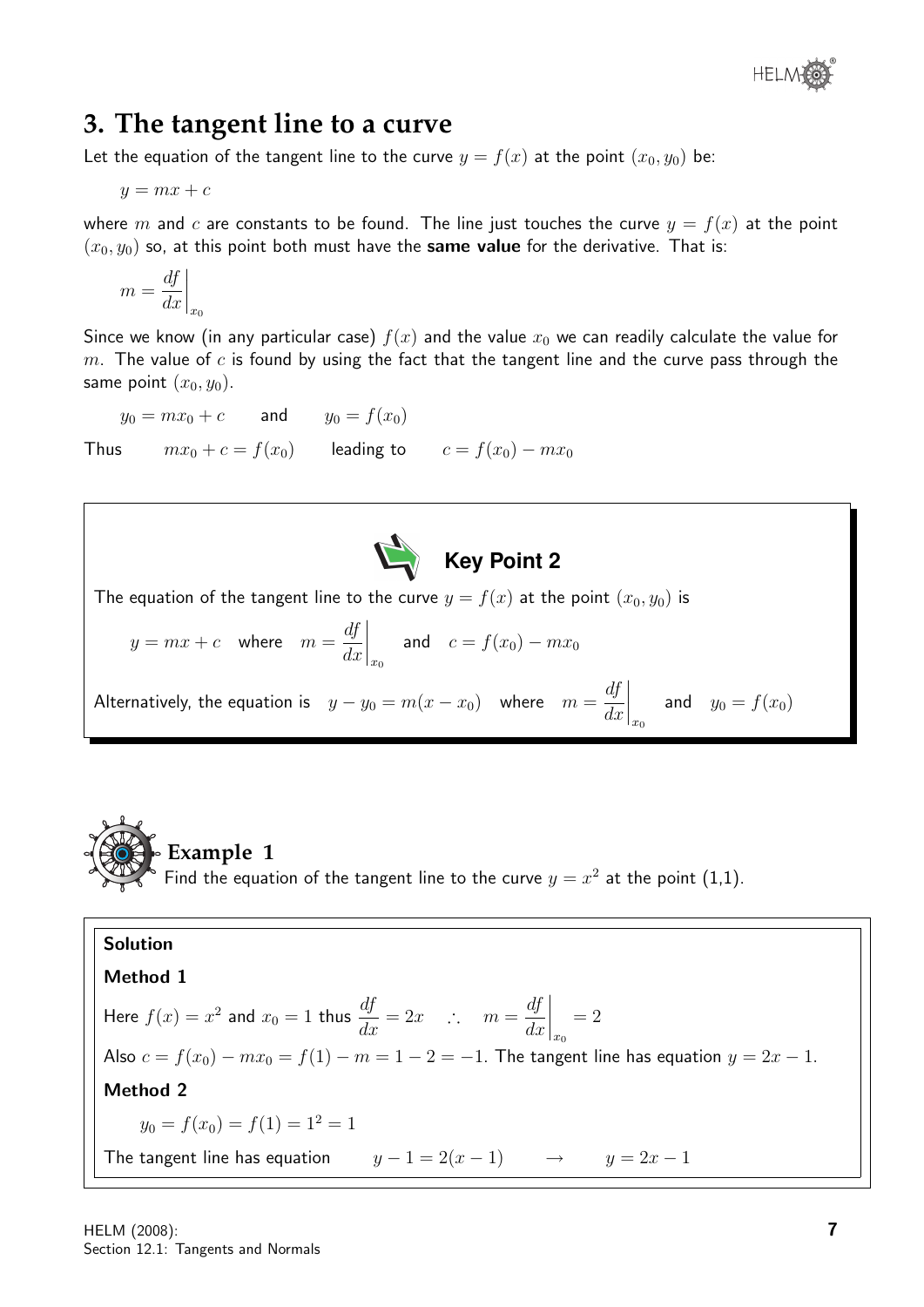

Find the equation of the tangent line to the curve  $y = e^x$  at the point  $x = 0$ . The curve and the line are displayed in the following figure:



First specify  $x_0$  and  $f$ :



Now obtain the values of 
$$
\frac{df}{dx}\Big|_{x_0}
$$
 and  $f(x_0) - mx_0$ :  
\n**Your solution**  
\n
$$
\frac{df}{dx}\Big|_{x_0} = f(x_0) - mx_0 =
$$
\n**Answer**  
\n $\frac{df}{dx} = e^x$   $\therefore$   $\frac{df}{dx}\Big|_{0} = 1$  and  $f(0) - 1(0) = e^0 - 0 = 1$ 

Now obtain the equation of the tangent line:

Your solution  $y =$ Answer  $y = x + 1$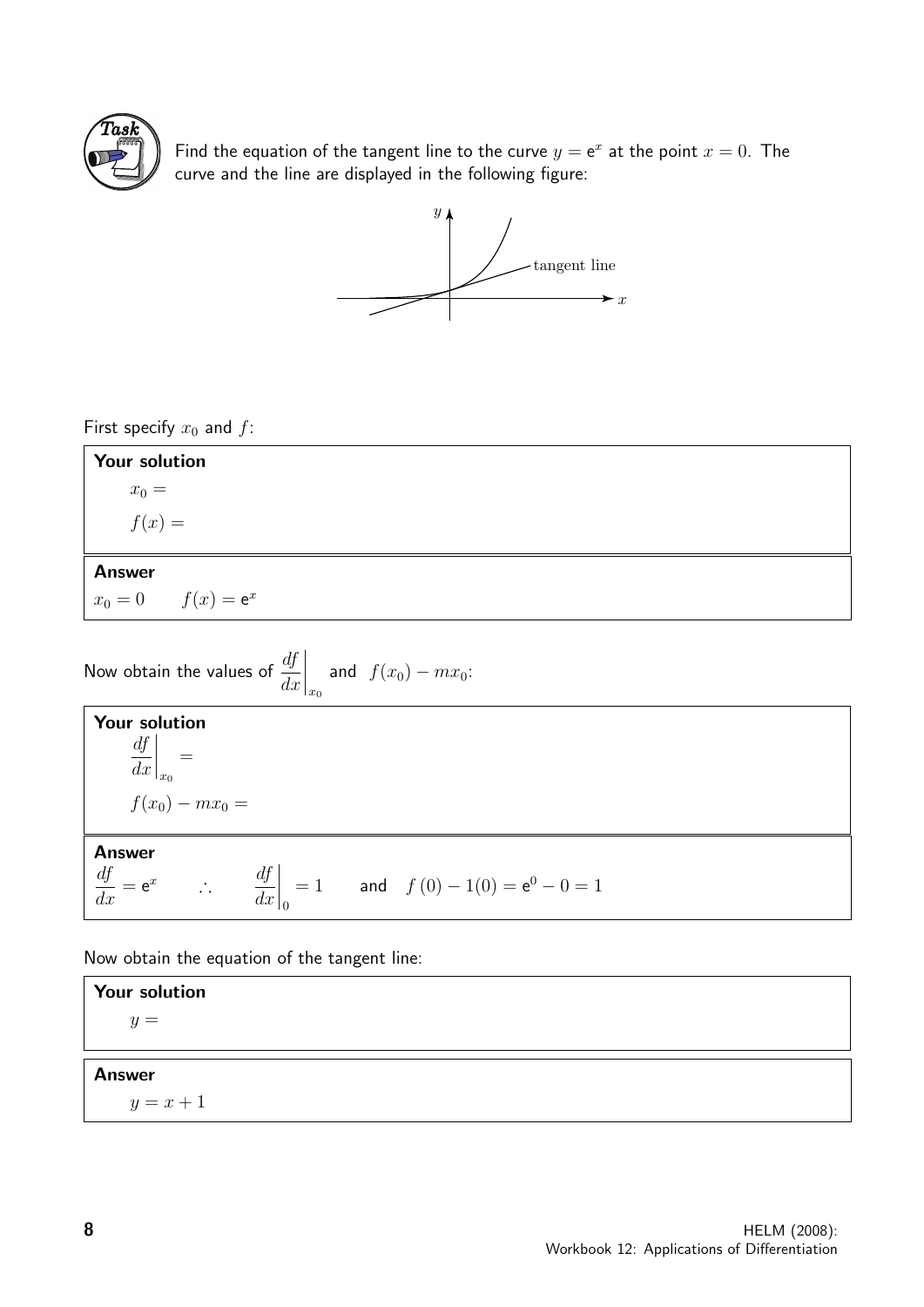

Find the equation of the tangent line to the curve  $y = \sin 3x$  at the point  $x =$  $\pi$ 4 and find where the tangent line intersects the  $x$ -axis. See the following figure:



First specify  $x_0$  and  $f$ :

| <b>Your solution</b>                      |          |  |  |
|-------------------------------------------|----------|--|--|
| $x_0 =$                                   | $f(x) =$ |  |  |
|                                           |          |  |  |
| <b>Answer</b>                             |          |  |  |
| $x_0 = \frac{\pi}{4}$<br>$f(x) = \sin 3x$ |          |  |  |
|                                           |          |  |  |

Now obtain the values of 
$$
\frac{df}{dx}\Big|_{x_0}
$$
 and  $f(x_0) - mx_0$  correct to 2 d.p.:

Your solution

$$
\left. \frac{df}{dx} \right|_{x_0} = f(x_0) - mx_0 =
$$

#### Answer

$$
\frac{df}{dx} = 3\cos 3x \qquad \therefore \qquad \frac{df}{dx}\bigg|_{\frac{\pi}{4}} = 3\cos \frac{3\pi}{4} = -\frac{3}{\sqrt{2}} = -2.12
$$
\n
$$
\text{and } f\left(\frac{\pi}{4}\right) - \frac{m\pi}{4} = \sin \frac{3\pi}{4} - \left(\frac{-3}{\sqrt{2}}\right) \frac{\pi}{4} = \frac{1}{\sqrt{2}} + \frac{3}{\sqrt{2}} \frac{\pi}{4} = 2.37 \text{ to } 2 \text{ d.p.}
$$

Now obtain the equation of the tangent line:

#### Your solution  $y =$

Answer

$$
y = \frac{-3}{\sqrt{2}}x + \frac{1}{4\sqrt{2}}(4+3\pi) \quad \text{so} \quad y = -2.12x + 2.37 \quad \text{(to 2 d.p.)}
$$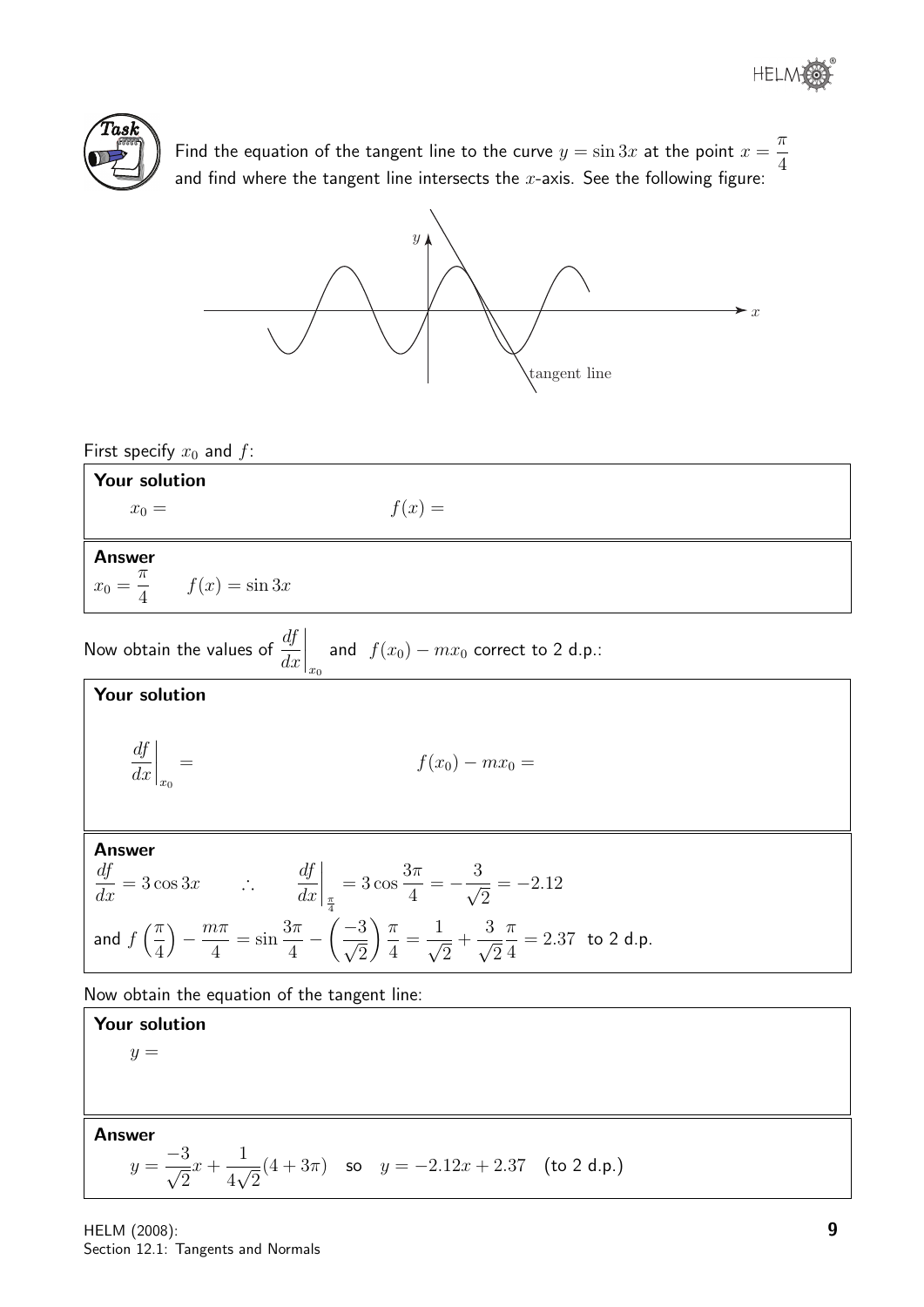Where does the line intersect the  $x$ -axis?

Your solution

 $x =$ 

#### Answer

When  $y = 0$  ∴  $-2.12x + 2.37 = 0$  ∴  $x = 1.12$  to 2 d.p.

## **4. The normal line to a curve**

We have already noted that, at any point  $(x_0, y_0)$  on a curve  $y = f(x)$ , the tangent and normal lines are perpendicular. Thus if the equations of the tangent and normal lines are, respectively

$$
y = mx + c \qquad y = nx + d
$$

then  $m=-\frac{1}{2}$ n or, equivalently  $n=-\frac{1}{2}$ m . We have also noted, for the tangent line

$$
m = \frac{df}{dx}\bigg|_{x_0}
$$

so *n* can easily be obtained. To find *d*, we again use the fact that the normal line  $y = nx + d$  and the curve have a point in common:

 $y_0 = nx_0 + d$  and  $y_0 = f(x_0)$ 

so  $nx_0 + d = f(x_0)$  leading to  $d = f(x_0) - nx_0$ .



Find the equation of the normal line to curve  $y = \sin 3x$  at the point  $x =$  $\pi$ 4 [The equation of the tangent line was found in the previous Task.]

First find the value of  $m$ :

| Your solution<br>$m = \frac{df}{dx}\bigg _{\frac{\pi}{4}} =$     |  |  |  |  |
|------------------------------------------------------------------|--|--|--|--|
| <b>Answer</b><br>$m=\frac{-3}{\sqrt{2}}$                         |  |  |  |  |
| Hence find the value of $n$ :                                    |  |  |  |  |
| Your solution                                                    |  |  |  |  |
| $n =$                                                            |  |  |  |  |
| <b>Answer</b><br>$nm = -1$ $\therefore$ $n = \frac{\sqrt{2}}{3}$ |  |  |  |  |

.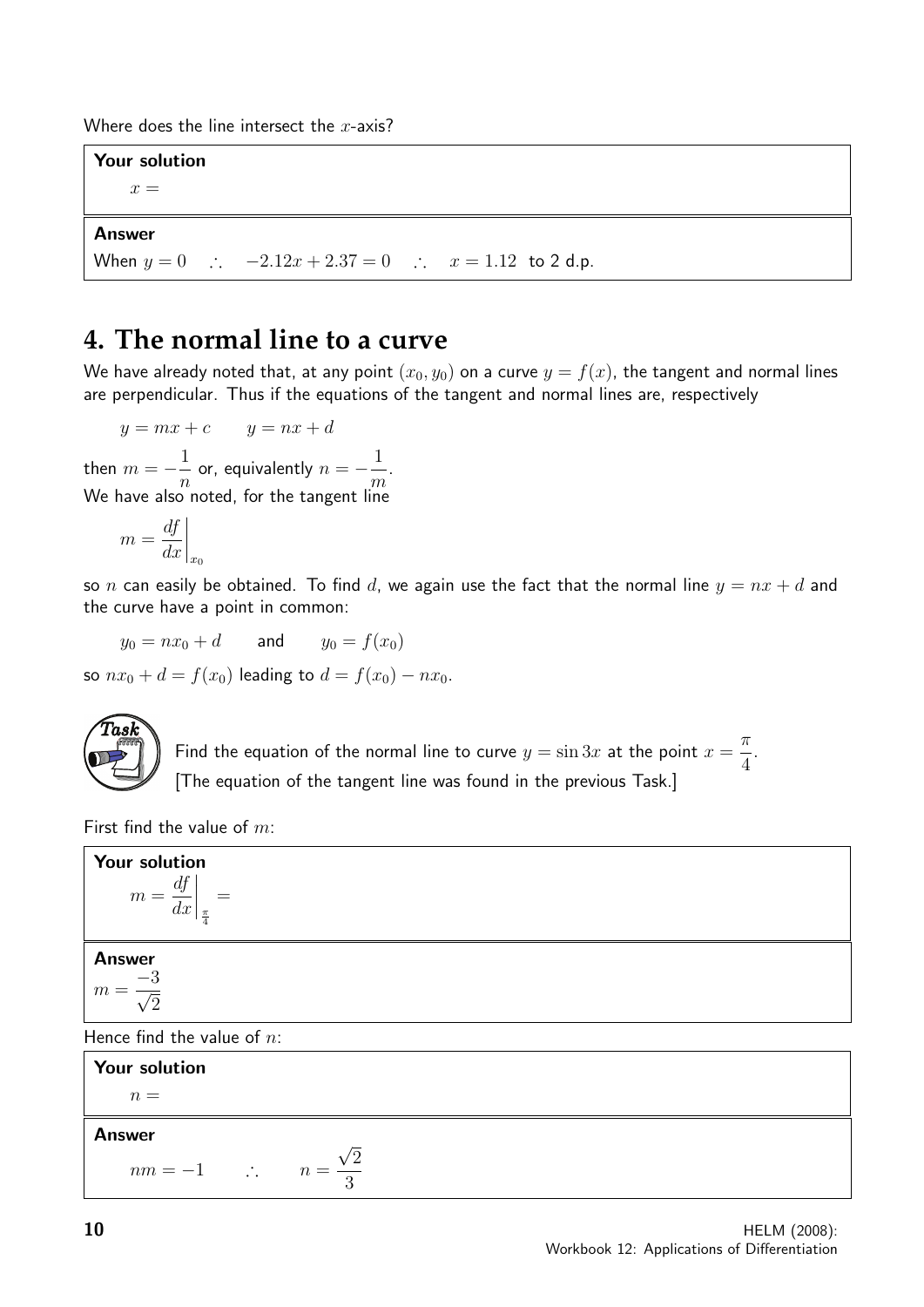

The equation of the normal line is  $y=$ √ 2 3  $x+d$ . Now find the value of  $d$  to 2 d.p.. (Remember the normal line must pass through the curve at the point  $x =$  $\pi$ 4 .)

#### Your solution

### Answer √

Answer  
\n
$$
\frac{\sqrt{2}}{3} \left( \frac{\pi}{4} \right) + d = \sin \frac{\pi}{4}
$$
 :  $d = \frac{1}{\sqrt{2}} - \frac{\sqrt{2}}{3} \frac{\pi}{4} \approx 0.34$ 

Now obtain the equation of the normal line to 2 d.p.:

#### Your solution

 $y =$ 

#### Answer

 $y = 0.47x + 0.34$ . The curve and the normal line are shown in the following figure:





Find the equation of the normal line to the curve  $y = x^3$  at  $x = 1$ .

First find 
$$
f(x)
$$
,  $x_0$ ,  $\frac{df}{dx}\Big|_{x_0}$ ,  $m$ ,  $n$ :

#### Your solution

#### Answer

$$
f(x) = x^3
$$
,  $x_0 = 1$ ,  $\left. \frac{df}{dx} \right|_1 = 3x^2 \bigg|_1 = 3$   $\therefore$   $m = 3$  and  $n = -\frac{1}{3}$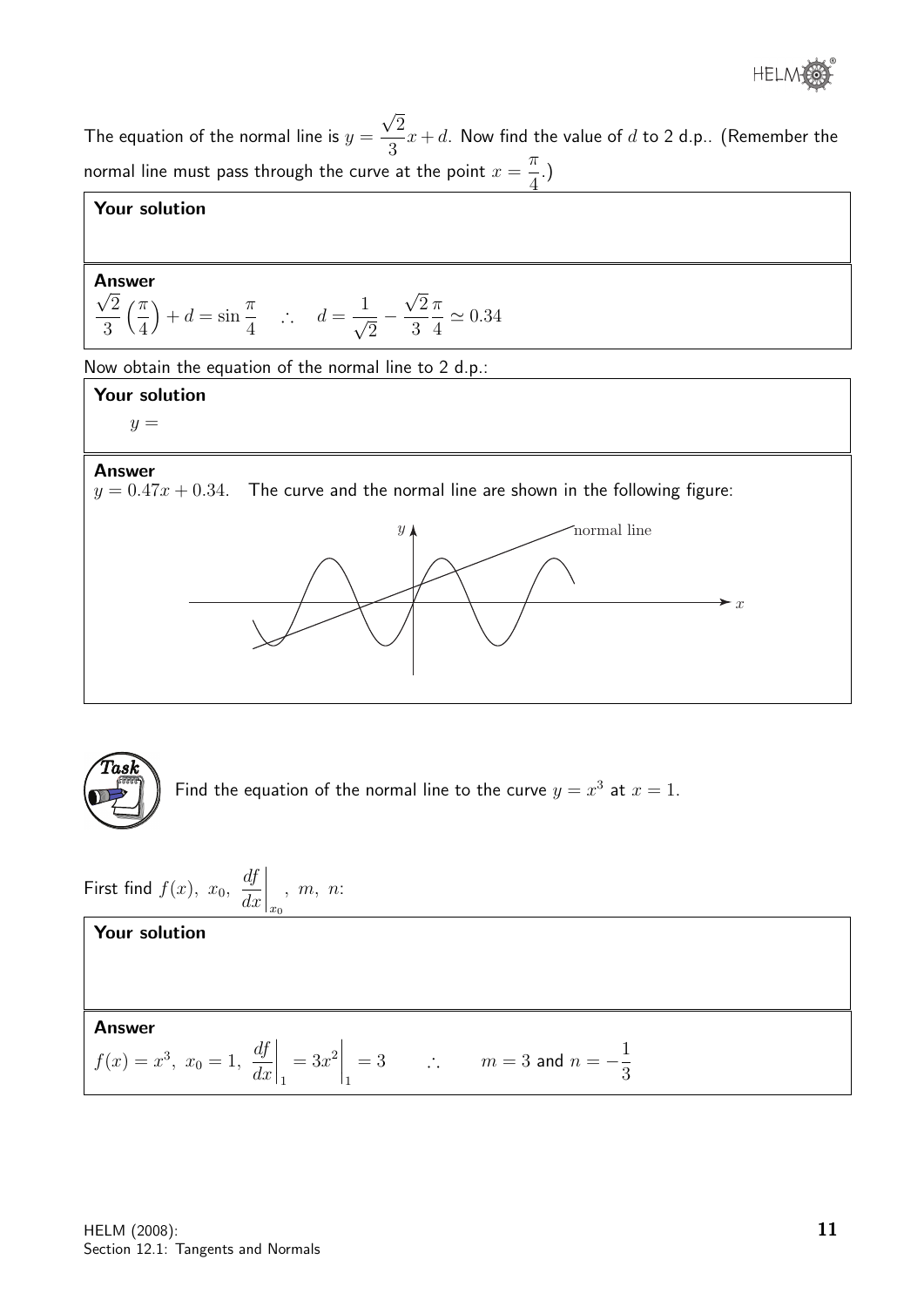Now use the property that the normal line  $y = nx + d$  and the curve  $y = x^3$  pass through the point  $(1, 1)$  to find d and so obtain the equation of the normal line:



#### **Exercises**

- 1. Find the equations of the tangent and normal lines to the following curves at the points indicated
	- (a)  $y = x^4 + 2x^2$ , (1,3)  $(b)$   $y =$ √  $1-x^2$ , ( √ 2 2 , √ 2 2 ) What would be obtained if the point was  $(1,0)$ ? (c)  $y = x^{1/2}$ ,  $(1, 1)$
- 2. Find the value of a if the two curves  $y = e^{-x}$  and  $y = e^{ax}$  are to intersect at right-angles.